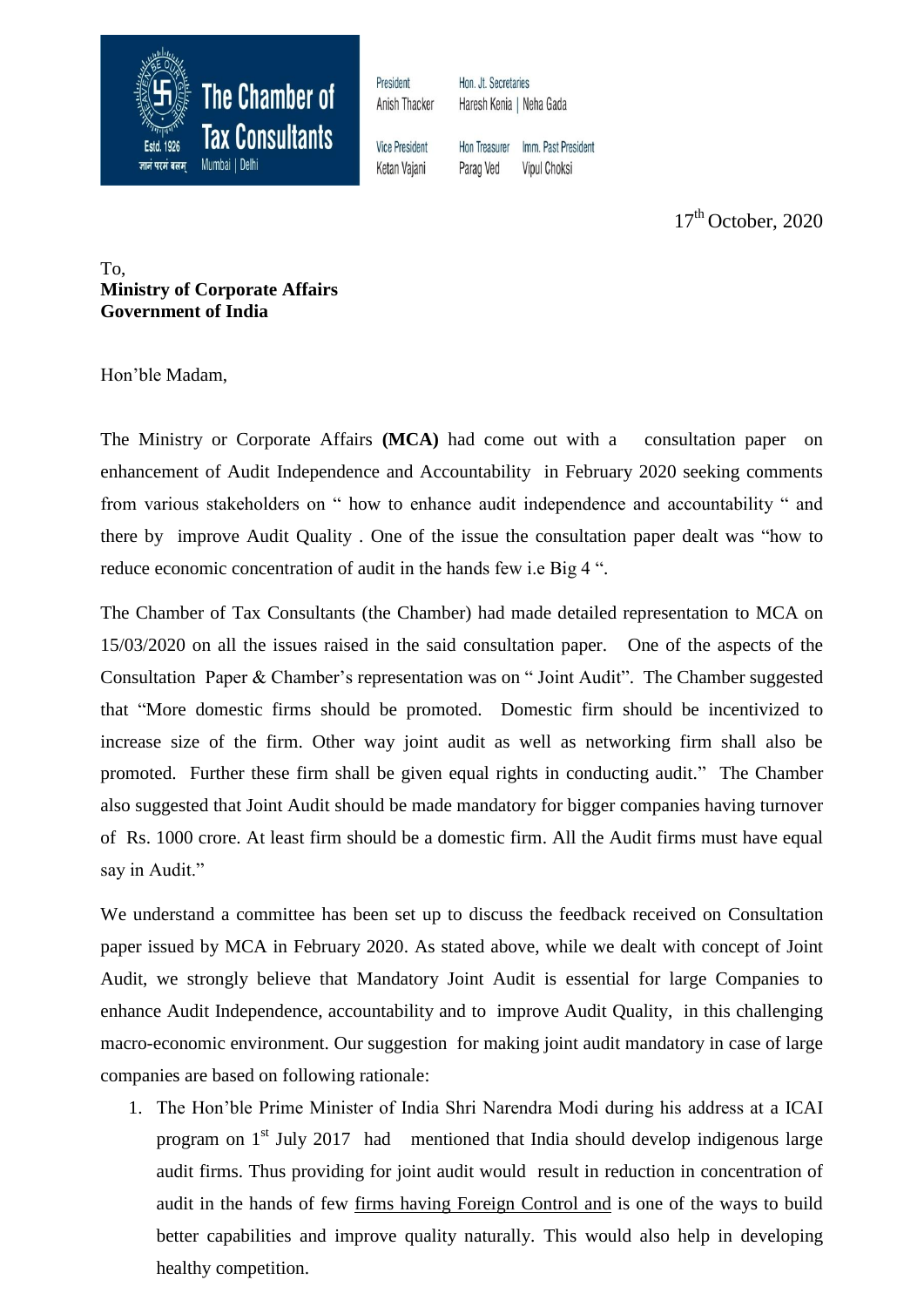- 2. "Joint Audit" as a concept has been widely prevalent in India for more than 50 years, and is perceived as mechanism to reduce the risk of over-familiarity .
- 3. As stated above concept of joint audit was already prevalent in India. The Companies Act, 2013 vide section 139(3) permits audit to be conducted by more than one auditor. **Though Companies Act does not mandate application of joint audit**, however some of the large corporate houses like Reliance , Birlas, Tatas (had joint audits for many decades till both their joint audit firms became part of the same Foreign Network) and Public Sector Undertaking (PSU) like ONGC, Indian Oil, NTPC etc and Public Sector Banks have joint audit arrangements.
- 4. Corporate Governance Guidelines issued by the IRDAI, with certain exceptions, also requires insurance companies to have minimum two auditors as joint auditors. The guidelines further requires that a joint auditor of an insurer shall not include other associate/ affiliate firms which are under the same network or whose name or trade mark or brand is used by the firm or any of the partners of the other joint auditor.
- 5. The public sector banks also adopt a joint audit model. These banks appoint more than one auditor as the central statutory auditors depending upon the size and nature of the banks apart from hundreds of branch auditors. Even, some of the private banks have a practice of joint audits.
- 6. During 2018, press note issued by the Department of Industrial Policy & Promotion (Ministry of Commerce & Industry) on review of Foreign Direct Investment (FDI) policy on various sector introduced prohibition of restrictive conditions regarding audit firm.

As per the amended regulation, where a foreign investor wishes to specify a particular auditor/audit firm that is part of an international network, then audit of such investee companies should be carried out as joint audit and one of the auditors should not be part of the same network. This however does not seem to have moved beyond the concept papers and this has no indication of being implemented in its true spirit .

7. Issue of competition, resilience, conflict of interest and regulatory weakness was again in the spotlight as the next large audit failure after Satyam in 2009, happened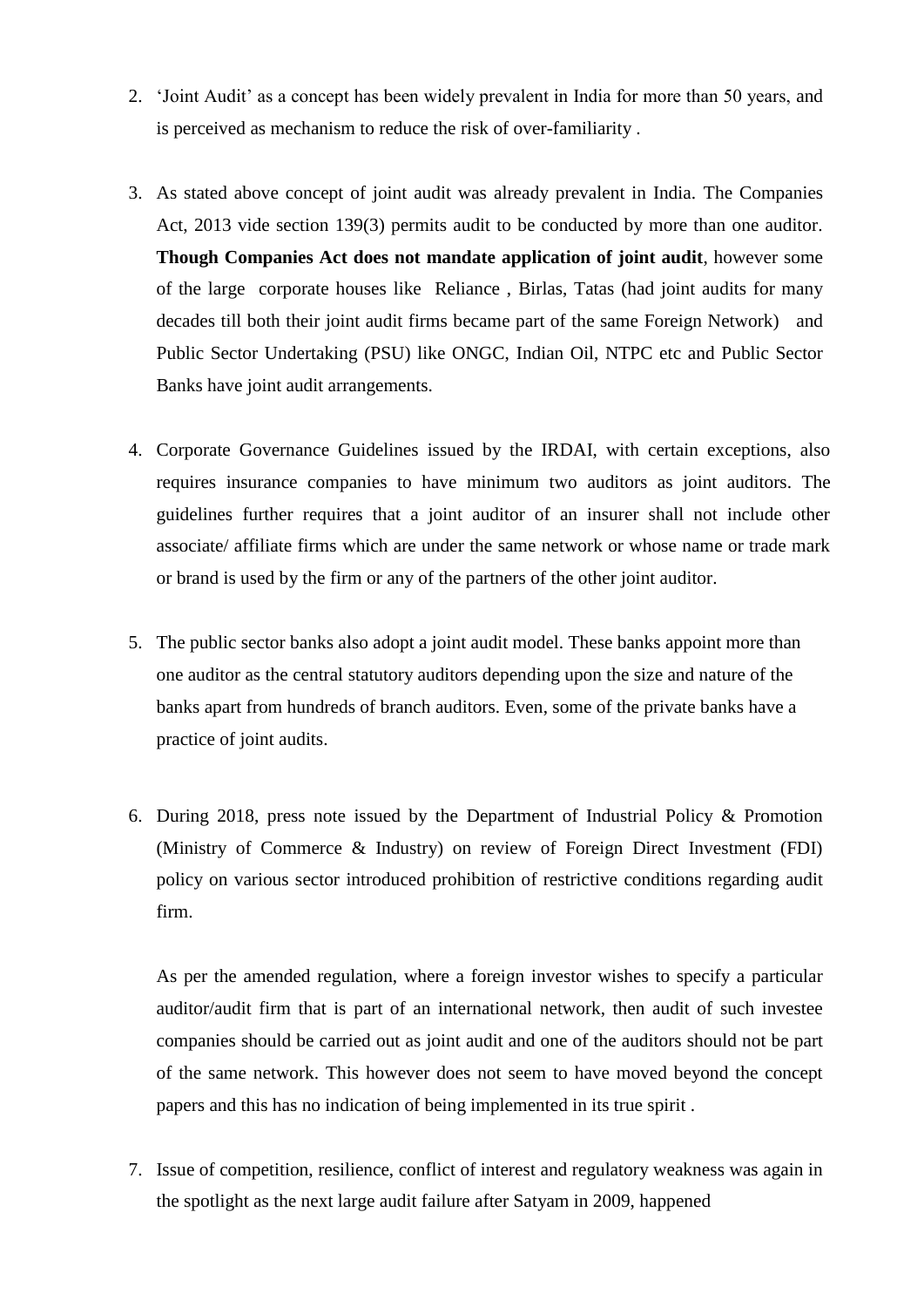- 8. with IL&FS fiasco in 2018. This has led to further reduction of trust in the stakeholders. **The most critical among the issues raised is that of auditor's independence. Auditor's independence being the core and most vital element of an audit, any dent on it is unacceptable to Regulators and to the user of financial statements**.
- 9. **Joint audits for large Entities are seen as the potential reinforcement of auditor's independence.** Auditor's independence can be improved because each auditor of large entities will have lower economic bonding with the client, and it will be more difficult for managers to convince two auditors to remain silent on any discovered problem.
- 10. Joint audits will also improve audit quality amongst firms based on the four eye principle where when two firms deliberate issues and exchange views their inherent quality and perspective also improves, at the same time it brings a critical eye on the respective work of each auditor.
- 11. It is expected that joint audit would enable
	- (i) Countering collusion and providing more ammunition to tackle management.
	- (ii) Make the market less monopolistic
	- (iii) Stop giving a false perception about lack of options and a false sense of too big to fail
	- (iv) Stimulate innovation, awareness, and due care through rotating fieldwork.
	- (v) Increased spectrum of skills and critical thinking.
	- (vi) Comparison of service levels between the firms and also knowledge sharing driving up the service quality.
	- (vii) Companies to benefit from the technical expertise of more than one audit firm and to have a richer discussion on complex technical issues.
	- (viii) Reducing risk of over-familiarity
	- (ix) Reducing the time of completion of audits
- 12. In India concept of joint audit is more suitable as all joint audit firms are accountable for their area of work as also for the work where they are jointly responsible. Only one need to focus on evenly scoping of work between the auditors.
- 13. Joint audit is expected to provide more choice and resilience. It harnesses talent pool due to cross fertilization of ideas and collaborative upliftment of audit processes. Also, audit firms will gain experiences to carry out more complex audits.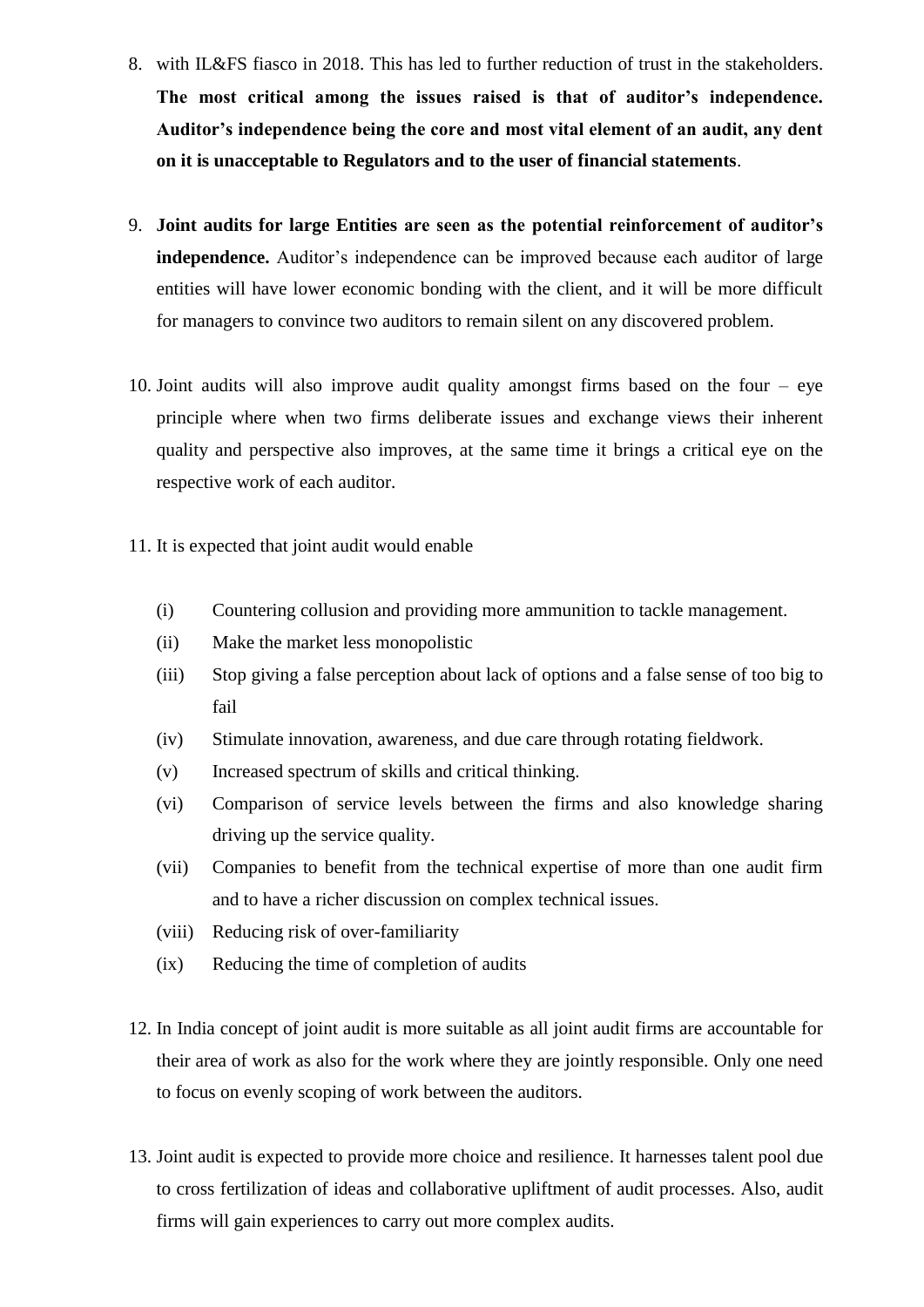- 14. The Indian Accounting Standards being "principle-based" standards require more application of judgment. Joint audit would enable in having two experts" opinions converging rather than only one on sensitive issues.
- 15. Joint audit would enable a smooth and sequenced rotation of audit firms which minimises disruption to the client by harmoniously transferring knowledge and understanding of the company"s operations and culture.
- 16. Through introduction of joint audit, even the small and medium sized firms would get opportunity to enhance the skill sets.
- 17. The Indian PSU"s practice of joint audit has enabled mid-tier firms to participate in the niche sectors like Oil & Gas sector , Nuclear sector etc, thus creating a talent pool which can / does mitigate the risk of audit concentration amongst a few firms .
- 18. Joint audit thus does offer benefits in terms of Macro-economic policy, Independence and Quality and can lead to increase in effectiveness of audit. In addition, keeping the audit market healthy, less dependent on few firms which are foreign controlled and less polarised is critical for national interest as audit firms effectively sign off on financial health card of every business in India. More specifically, developing local firms by creating opportunities for them and making them global players in a world where India will have a larger role to play is important in the near, medium & long term.
- 19. The Ministry in the consultation paper cited that joint audit would encourage more competition between audit firms and envisioned Big Four then becomes the best

seven or eight, as more firms are given the opportunity to demonstrate their capabilities. Already in UK thanks to the Actions taken by the Regulators there , the number 5 firm has become the auditor of the larger number of listed Companies compared to the Big 4. Albeit these may be the smaller listed Companies but the concentration risk is being addressed.

20. Auditor independence issues are directly addressed by "multiplicity" of auditors as compared to "singularity". Every monoculture is bound to result in consequences that are undesirable ab initio and pose serious threat in the long term. Where auditor"s independence is protected and preserved, it shall pave way for audit quality enhancement. Also, the increase of more watchful eyes may act as deterrent of frauds and error.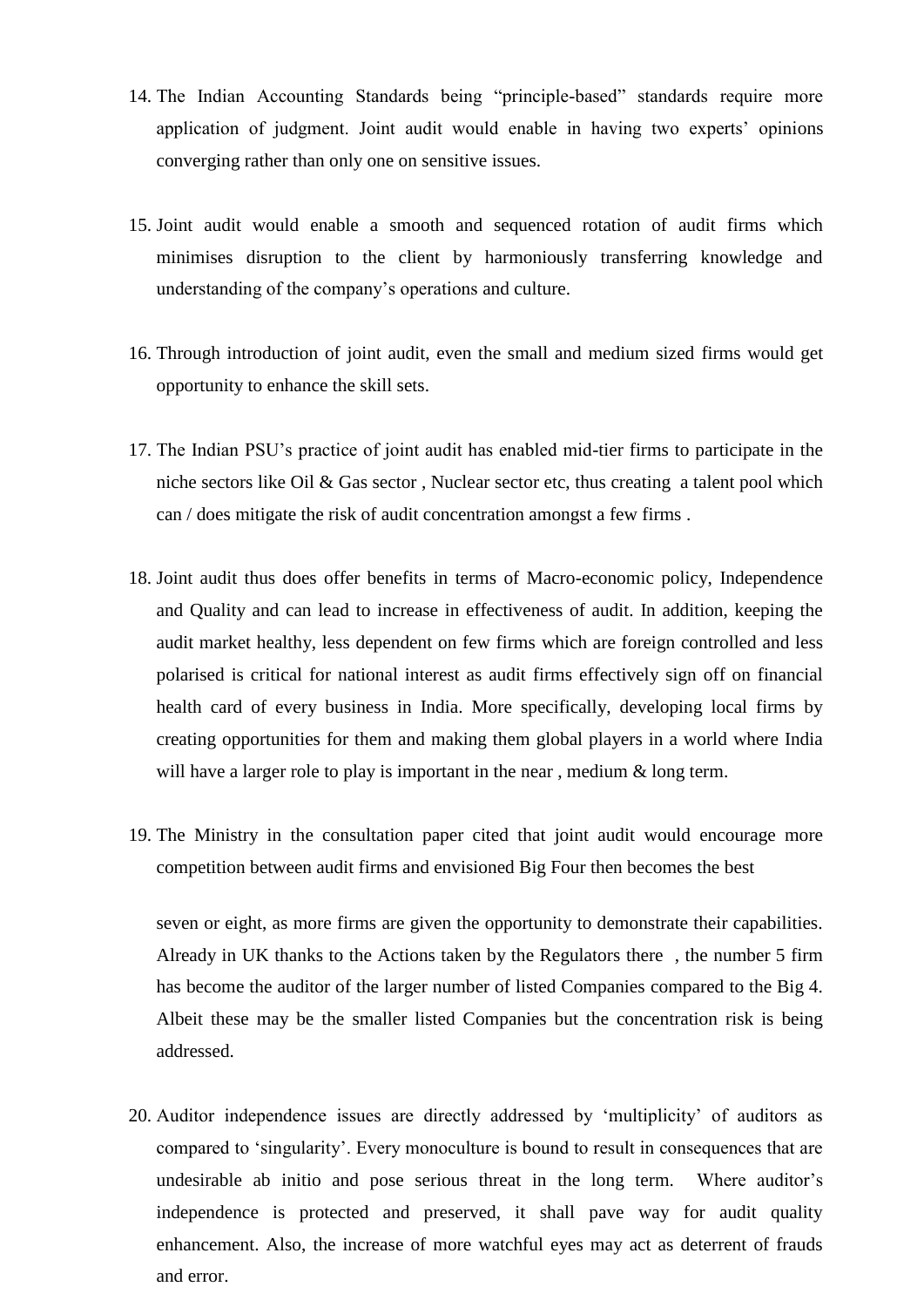- 21. The increasing number of corporate failures and fingers being pointed towards audit quality issues owing to conflict of interest, joint audit arrangements should turn out to be one of the resilient guards we are looking to mitigate such incidents and may emerge as the 'White Knight' for auditor's independence.
- 22. The empirical findings suggest that companies adopting joint audits have a higher degree of earnings conservatism, lower abnormal accruals, better credit ratings and lower perceived risk of becoming insolvent within the next year than other firms. The study concludes the view that joint audits are positively associated with audit quality in a relatively low litigious setting both for public and private firms<sup>1</sup>.
- 23. Some Vested interests have raised the bogey of higher costs in case of joint audits , which is not borne out by the facts in Corporate India where Joint Audits have not resulted in huge costs increase but more in sharing the total fees by few firms instead of one firm garnering the whole fees. And even if there is a marginal increase the same is offset much more by the benefits mentioned above.

## **24. Global clues:**

1

(i) France has mandated joint audit since 1966. Similar provisions are also in place in countries such as Morocco, Kuwait, Congo, and the Ivory Coast.

Also, auditing by two independent auditors is mandatory in Saudi Arabia, Algeria, and Tunisia.

- (ii) In Belgium, and South Africa and a handful of other African jurisdictions joint Audits are mandated for companies in the financial services sector.
- (iii) France continues to use joint audit focusing on benefits of a sustainable and less concentrated French audit market, which balances any questions regarding increased cost or debates about audit quality.
- (iv) It is believed that the mandatory requirements in France have helped to ensure greater representation of more firms in the audits of the largest companies. 13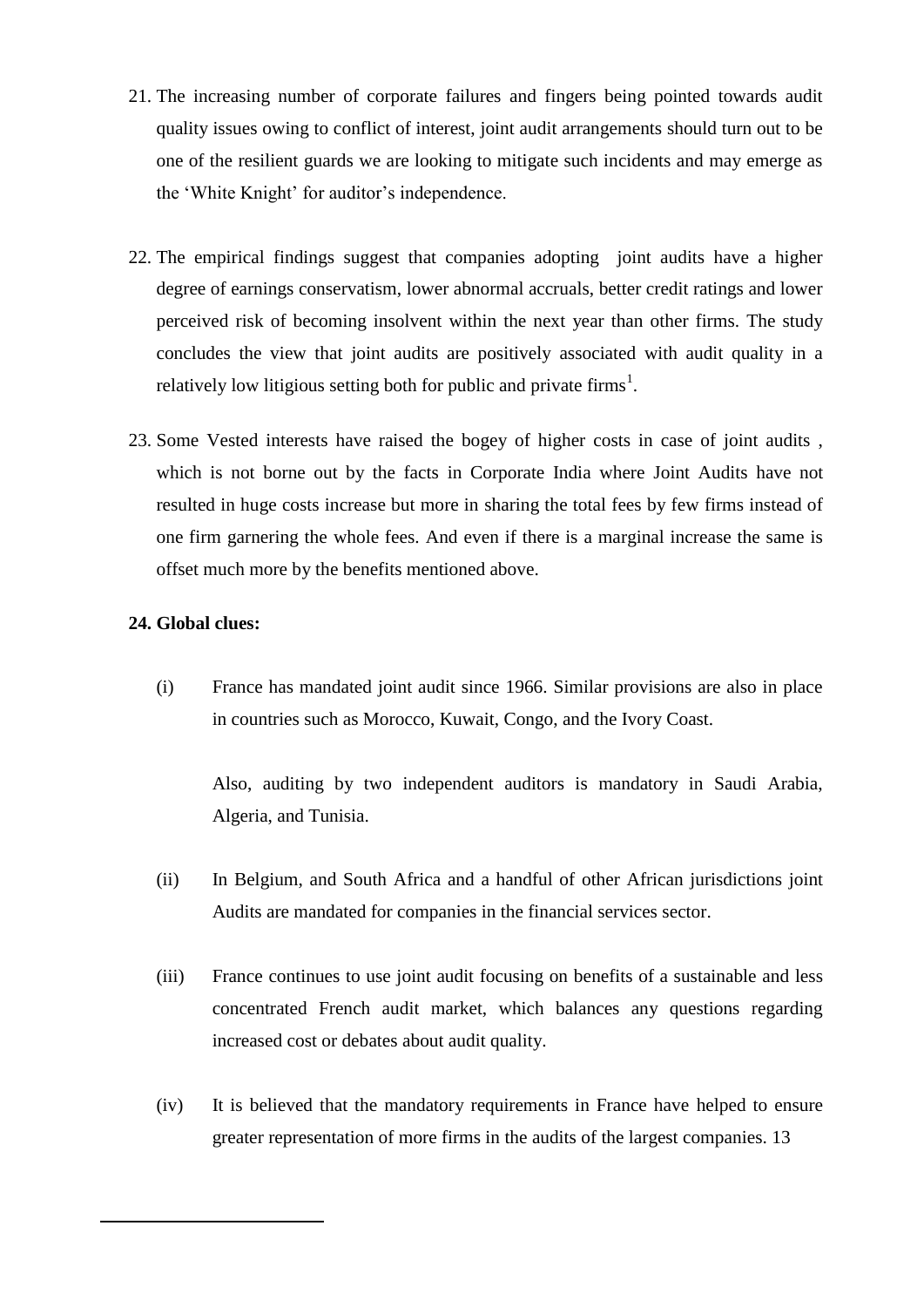other non-Big Four firms are involved in the audit of the top 100 French listed companies, compared with only one involved in the FTSE-100 in the UK.

(v) The French experience show cases joint audit as a proven mechanism in enabling new entrants into the audit market and Stimulates competition between a greater number of audit firms from different cultural backgrounds, resulting in more innovation and better response to market needs.

## *Future of Audit – UK Recommendations*

- (vi) The debacle of Carillion, BHS and series of audit failures forced the UK Legislation to review its existing regulations and the effectiveness of audit. Post the audit catastrophe of Carillion and BHS, the Business, Energy and Industrial Strategy Committee of the House of Commons (UK) in its report "Future of Audit" (Nineteenth Report of Session 2017–19), noted that **the Big Four dominate the FTSE 100 and FTSE 250 UK audit markets**. The obstacles facing other firms (challenger firms) have led to a lack of competition and choice for some of most important companies when they change auditors. They recommended joint audit as one of the measures to reform the UK audit industry last year.
- (vii) The committee envisaged that choice would all but disappear if one of the Big Four failed. The committee felt that this precarious situation must be addressed before it is too late and to improve resilience and choice, the challengers firm needed to gain a secure foothold in FTSE 350 audits .and there by recommended a segmented market cap and the use of joint audits, on a pilot basis, for the most complex audits to enable the challengers firms to step up.
- (viii) In the study carried out by Biscogno and De Luca (2016) to investigate the effect of joint audits on the quality of the firm"s financial statements in the

case of Italy, they confirmed that the joint audit system does positively affect the reliability of firms' financial statements.

(ix) The European Commission Green Paper (2010) highlighted concerns regarding high audit market concentration and suggested the introduction of mandatory joint audit in the European Union (EU). This proposal was motivated by the recognition that the Big 4 firms dominated the audit market in the EU.